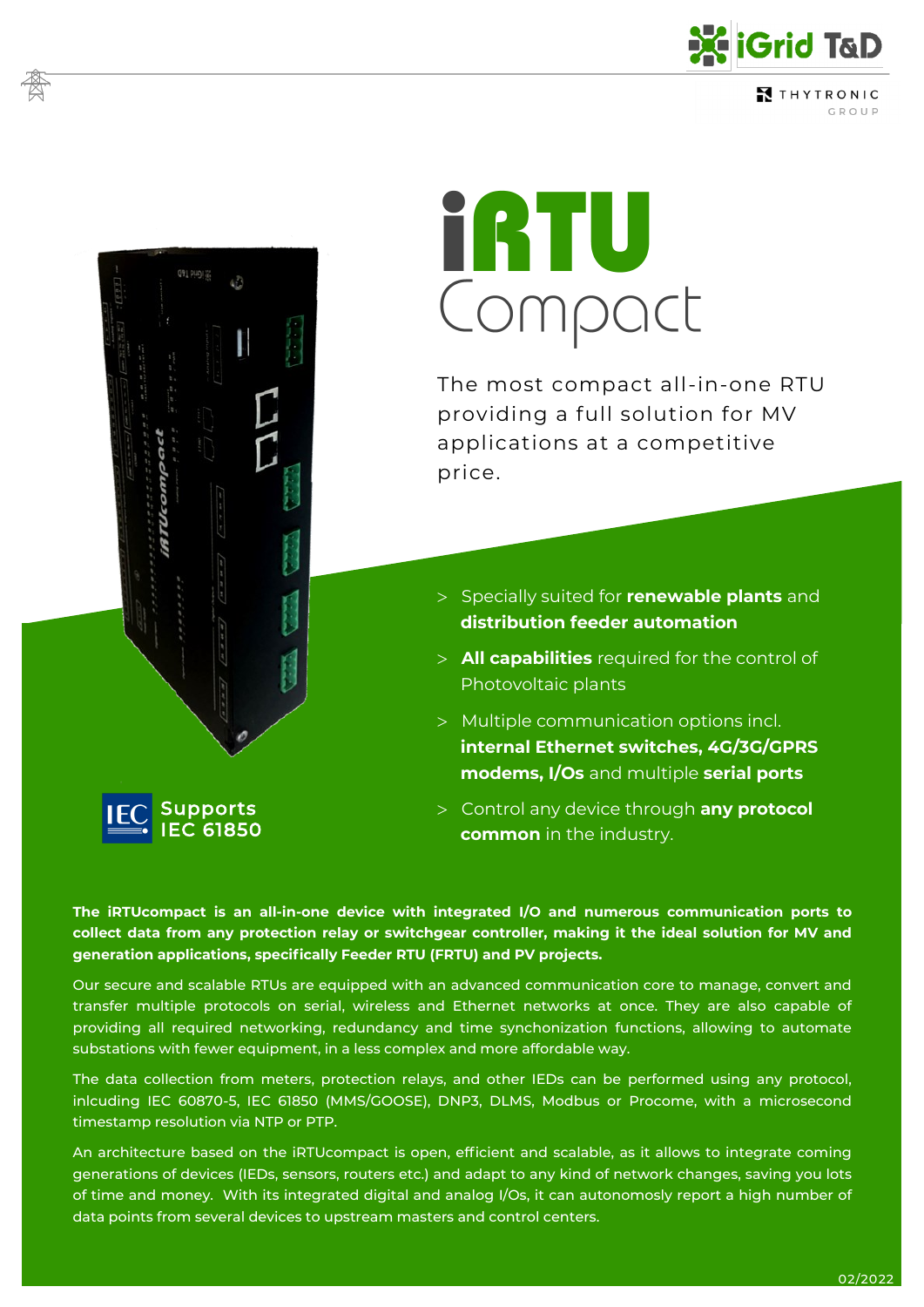#### COMMUNICATION CAPARILITIES

Despite its small size, the iRTUcompact **B model**  comes with 2 independent 10/100 BaseTX Ethernet ports (two different MAC addresses, RJ45 connector) and 3 software configurable **RS422/RS485/RS232 serial ports**. The **S model** provides **three additional Ethernet ports** by replacing one of the conventional Ethernet interfaces with a switch.

The devices also carry 2 USB ports for configurations and other purposes. Optionally, one of the serial ports can be replaced with an internal 4G(LTE), 3G and GPRS modem.

#### **I E C 6 1 8 5 0 M M S**

The iRTUcompact can be used as a simple link between serially connected physical devices and logical IEC 61850 devices, as it can map any signal from many kinds of data models and structures onto IEC 61850 logical nodes, whilst also providing IEEE1588 / PTP time synchronization.

Thanks to its full iGrid protocol stack, it can convert any standard or legacy protocol such as IEC 60870-5 -103, SPAbus, Modbus, DLMS to IEC61850, allowing it to communicate with hundreds of vendors.

#### **I E C 6 1 1 3 1- 3 P L C A U T O MA T I O N**

Thanks to its internal PLC based on *IEC 61131-3,* the iRTUcompact can provide powerful automation and control functionalities. For example, you can easily reuse programs on different projects, run multiple PLC instances simultaneously or use triggered variables for control commands and set points. It also allows to run hot program updates, stop PLC executions depending on the quality of selected PLC inputs and debug PLCs online, either cycle-by-cycle or stepby-step.

The iRTUcompact has a high execution speed – a 2000 ST line program takes less than 3ms.

#### **COMMUNICATION PROTOCOLS**

The iRTUcompact was designed to use a high number of protocols and communicate with several control centers at once.

The stack includes newer protocols such as IEC 61850 MMS or GOOSE (A-level certified by DNV-KEMA), but also older standard and proprietary protocols e.g. ModbusRTU/TCP, Profibus, SpaBus, Mlink or Procome. Other supported downstream protocols for meters and protection relays are IEC 60870-5-102/-103, IEC 62056-21 and DLMS, while upstream protocols for control centers also include IEC 60870-5-101/-104 or DNP3.0 serial/TCP.

#### **D I G I T A L & A N A L O G I N -/ O U T P U T S**

The iRTUcompact provides 24 digital inputs (available in 4 voltage levels) with 2.5kVrms isolation and a 1 ms timestamp accuracy as well as 4 high accuracy (0.15%) analog inputs (+/-20mA), two of which can be replaced with 2 PT100 temperature sensors. Each input can be defined as input or counter and provide a configurable debounce filter.

On the output side, it provides 8 dry contact electromechanical relay outputs with an isolation of 6kV.

#### **C Y B E R S E C U R I T Y – I E C 6 2 5 3 1**

iGrid enforces several layers of security measures guided by the propositions of the IEC 62351 standard to protect its devices from all kinds of threats.

The iRTUcompact is a hardened device featuring Role Based Access Control (RBAC) to avoid intrinsic risks such as security holes and unauthorized actions by authenticated users.

In addition to encryptions via TSL/SSL, HTTPS, SSH and VPN support (i.e. OpenVPN), its communication can also be secured with network control methods such as firewalls, IP filters, ACL or TCP port blocks.



# **When you don't need integrated I/Os**

The iGWlite is a special device for protocol conversion and other gateway functionalities. It almost takes no space on a DIN-Rail but still employs the full iGrid protocol stack. It carries 1 Ethernet & 1 RS485/ RS422 port and can be equipped with an optional RS-232 port (copper or fiber) or a 2G/3G/4G modem.

It is the first gateway worldwide to handle TASE 2.0 to directly connect smaller generation plants with transmission control centers.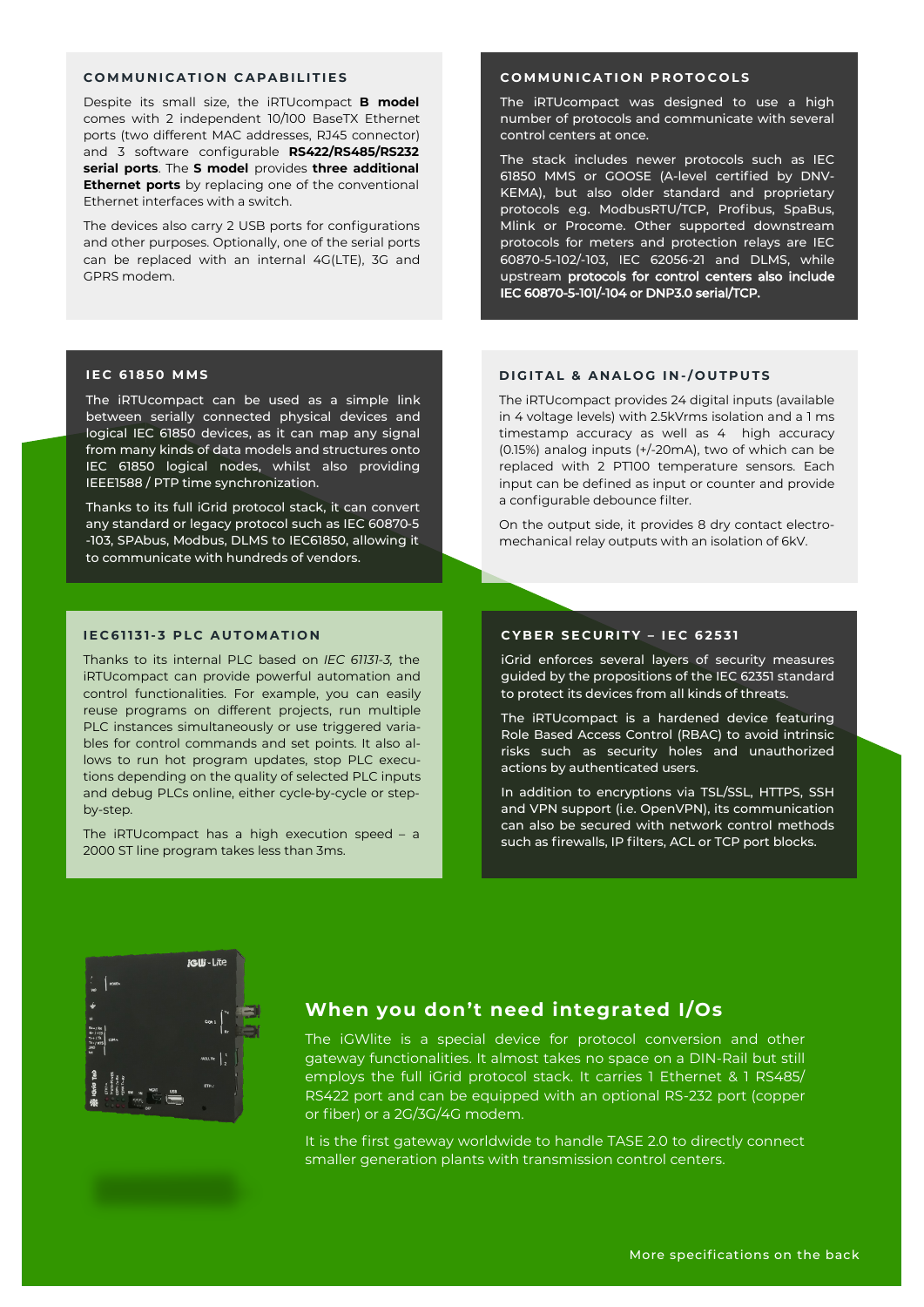## **D E V I C E O V E R V I E W**

### *i* **GW BO** SERIES

- **4** software configurable serial ports with LEDs: 1 Full RS-232/ RS-422/ RS-485 serial port 2 Basic RS-232/ RS-422/ RS-485 serial ports 1 RS-422/ RS-485 serial port (EXP-422 port)
- **2** 10/100BaseTX Ethernet ports (RJ45 connector)

#### *i* **GW S SERIES**

The S Series carries the B0 ports and an embedded Ethernet switch for three additional ethernet ports.

#### *iRTU BO & S SERIES*

Same configuration as iGW series + 1 internal I/O boards with up to 24 DI, or a mix of 8 DI, 4 relays and 2 DC analog inputs.

#### **IRTUCOMPACT B#01 SERIES**

2 Ethernet 10/100BaseTX interfaces (RJ45 connector) 3 Serial ports, selectable by software between (RS422/ RS485/RS232)

#### **IRTUCOMPACT S#31 SERIES**

2 Ethernet ports with independent MAC addresses • ETH1: 10/100BaseTX with RJ45 • ETH0: with (2) 10/100BaseTX with RJ45 and (2) FX100 ports with RSTP redundancy 3 serial ports, selectable by software

## **I/O CONFIGURATIONS**

K1 : 24 Digital Inputs, 8 relays and 4 DC analog inputs (+/-20mA and +-/10Vdc)

K2 : 24 Digital Inputs and 8 relays

K3 : 24 Digital Inputs, 8 relays, 2 DC analog inputs (+/- 20mA and +-/10Vdc) and 2 PT100 temperature sensors

K4 : 16 Digital Inputs, 4 relays, 3 AC voltage inputs (110Vac), 3 AC current inputs (1-5A)

# SCHEMA WITH iRTUCOMPACT AS PV PLANT CONTROLLER AND FRTU